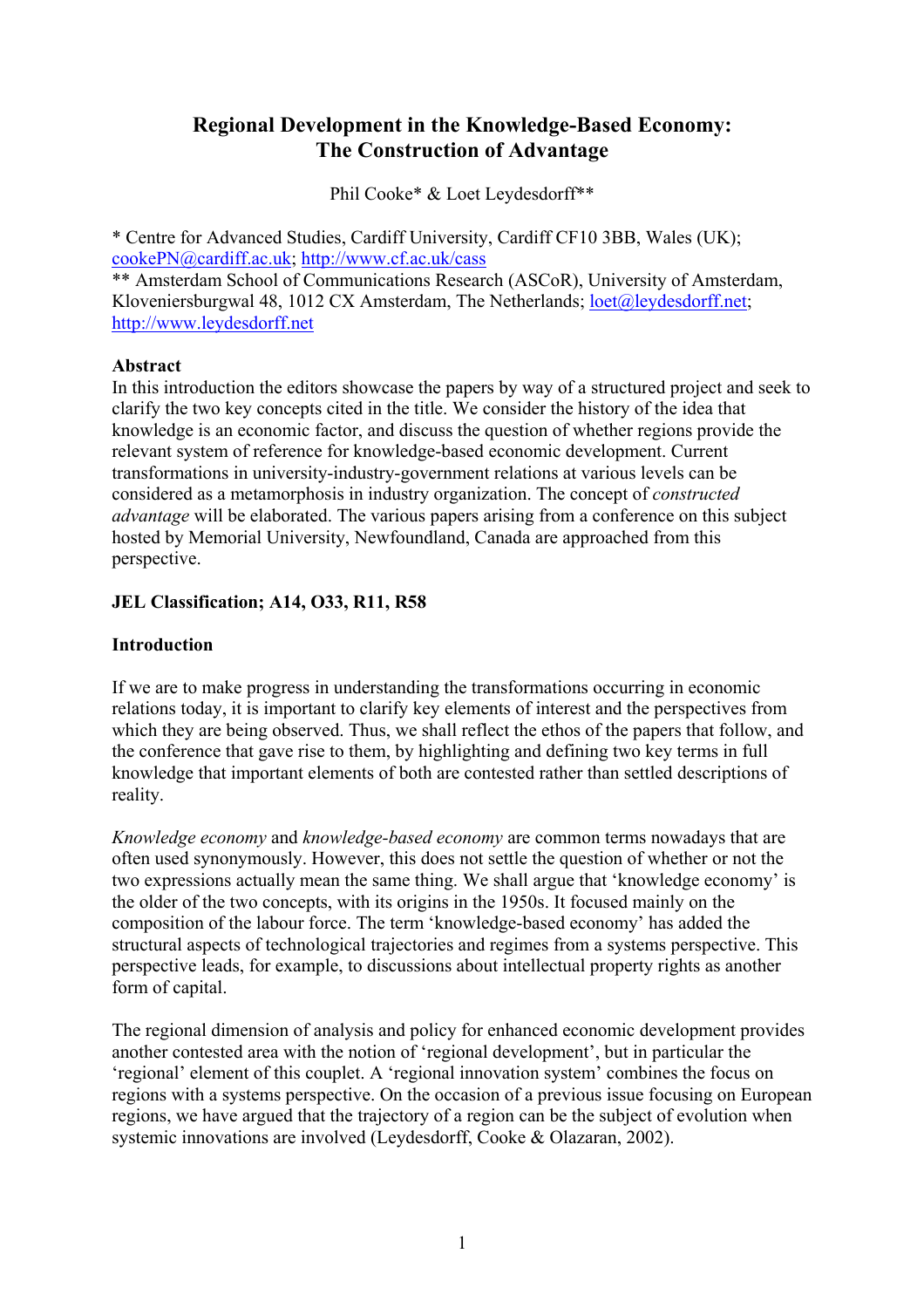The term 'innovation' as widely used in economics and related sub-disciplines is also broad and variable. Hence, if confronted with a definition like 'the commercialisation of new knowledge,' a practising innovator is likely to wish to debate this meaning. 'Region' has some of these characteristics, too. Thus geopolitics has appropriated it to denote subcontinental, geographically neighbouring areas of the globe like the 'Middle East', 'Balkan' or 'Baltic' regions, rather as the term 'theatre' was appropriated for a smaller area in which wars are conducted. It would be more accurate to call the former 'georegions' to distinguish neighbouring segments of the world from the dictionary definition of 'region'.

The following papers arose from a conference hosted from 3-5 October 2003 by Memorial University, St. John's, Newfoundland, Canada with the title 'Knowledge-Based Economy and Regional Economic Development: An International Perspective'. Among the sponsors were the UK Regional Studies Association, represented by chief executive Sally Hardy, and numerous regional development agencies representing the Maritime Provinces of Canada. The latter, particularly, had a lively interest in the implications for development in their regions, represented by Provincial Administrations like the Government of Newfoundland & Labrador, the Atlantic Canada Opportunities Agency, and the Atlantic Provinces Economic Council. Similarly, sponsorship by Industry Canada, and Human Resources Development Canada showed the federal level to be a concerned policy actor keen to raise its absorptive capacity about the regional implications and effects of the rising knowledge economy. The conference was successfully organized by Dr. Wade Locke and Prof. Scott Lynch of the Department of Economics, Memorial University, and this Special Issue of the *Journal of Technology Transfer* is dedicated to them with thanks.

## **Regional Development**

Region has its origin in the Latin *regio* which stems from *regere*, meaning 'to govern'. In the field of regional development, 'region' has been used precisely in this sense, namely to signify the governance of policies to assist processes of economic development. Here, the concept of 'region' as administratively defined is of primary importance. The administrative dimension leads to the following definition: *region is an administrative division of a country*. Thus, for example, 'Tuscany is a region of Italy'.

Of course, there are other definitions. A region can also be 'any large, indefinite and continuous part of a surface or space', or 'a unit for geographical, functional, social or cultural reasons', or in military usage 'the part of the theatre of war not included in the theatre of operations'. Thus, 'region' is considered as an abstract space, a cultural area, or a military field of action. None of these definitions captures the precision required and supplied by the administrative definition.

'Regional' is nested territorially beneath the level of the country, but above the local or municipal level. In objective terms, this is generally how the conceptual level can be aligned with the geographical one. However, some countries only have national states and local administrations, but no regions. Some of these, like Finland and Sweden, are evolving toward regional administrations. But can they then be said to experience 'regional development'? We submit that they can; and by dint of national or even supranational policy for regional development, or local proactivity, possibly including local collaborative partnerships of municipalities pursuing aims of *constructed advantage*, they often do.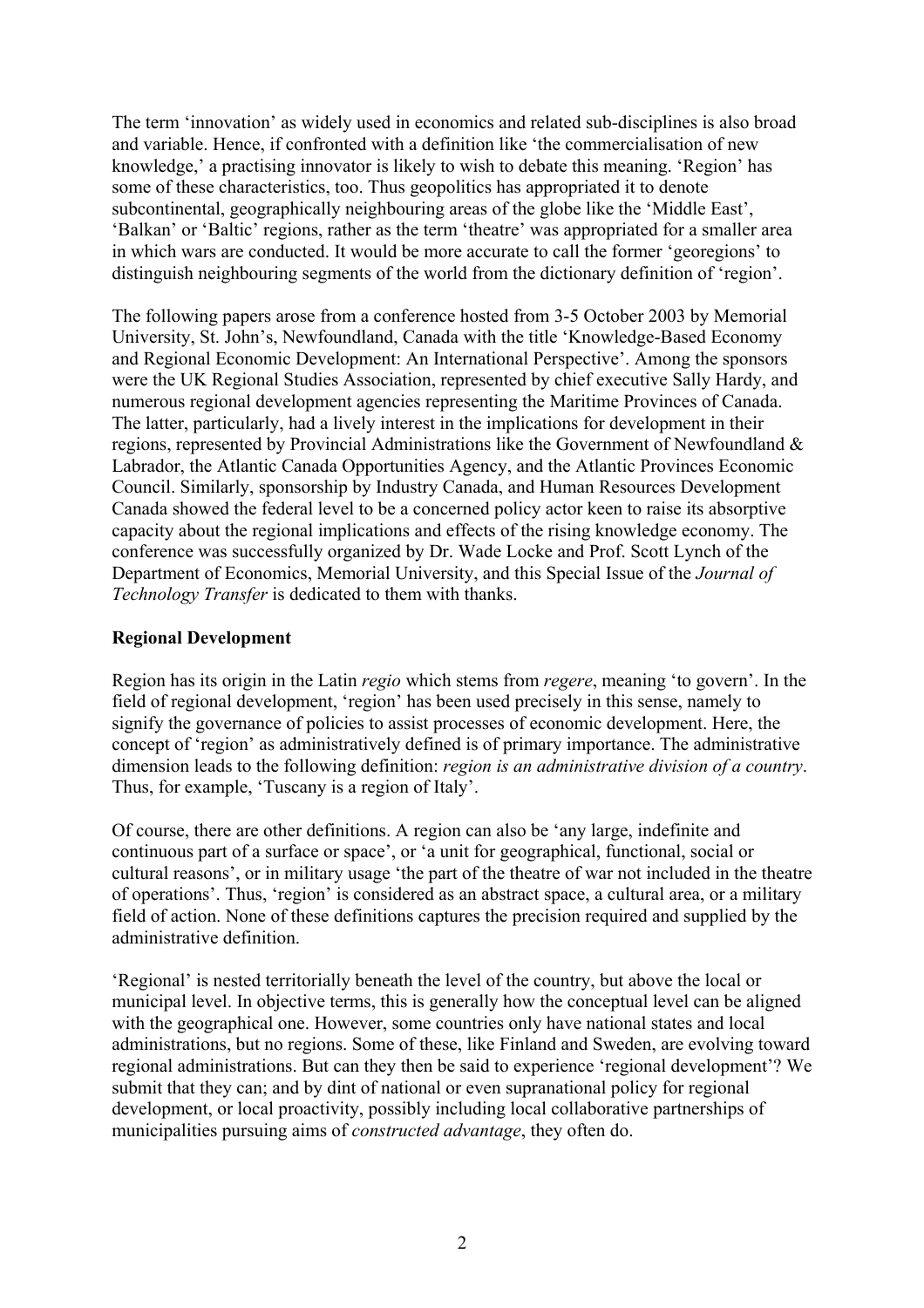## **The Knowledge Economy**

It may surprise some readers that using the word 'knowledge' as a structural component from an economic perspective is not a new idea. Apart from Marx, who exempted mathematics and the natural sciences from the direct influence of the social and economic infrastructure, and argued that superstructures were not only mere reflections of infrastructures but could in turn react upon them (see Coser, 1977), it was Schumpeter who first recognized the importance of knowledge in the economy by his reference to 'new combinations of knowledge' at the heart of innovation and entrepreneurship (Schumpeter, 1911, p. 57). Nonaka & Takeuchi (1995) also show that Marshall (1916) recognized that:

'Capital consists in a great part of knowledge and organisation... knowledge is our most powerful engine of production... organisation aids knowledge' (p. 115)

Typically, however, neoclassical economics neglected what was not contained in price information and made no effort to add to economic knowledge by trying to measure its economic contribution. Thereafter, Hayek (1945, 1948) identified 'the division of knowledge as the really central problem of economics as a social science' (1948, p. 51) and saw its key question as the puzzle of how localized knowledge held by fragmentary firms and individuals nevertheless produces an ordered market demand and supply:

'The most significant fact about this system is the economy of knowledge with which it operates, or how little the individual participants need to know in order to be able to take the right action. In abbreviated form, by a kind of symbol, only the most essential information is passed on, and passed on only to those concerned' (Hayek, 1948, p. 86)

None of these writers was writing about the knowledge economy *per se* but rather its fundamental importance to the functioning of all aspects of the economy from innovation to production, organization, and markets.

A further progenitor of the view that knowledge is a most important economic resource was Penrose (1959). She founded what has now evolved into the 'dynamic capabilities of firms' approach to microeconomics (Teece & Pisano, 1996). She referenced the firm's characteristics as an administrative organization (after Marshall, 1916 and Coase, 1937) and home to accumulated human and material resources. The latter are inputs to services rendered, and these are the product of the firm's accumulated knowledge:

'a firm's rate of growth is limited by the growth of knowledge within it, but a firm's size by the extent [of] administrative efficiency' (Penrose, 1995, xvi-xvii)

In effect, in the words of Nonaka & Takeuchi (1995), 'the firm is a repository of knowledge'(p. 34). Penrose (1995) also acknowledged that had the term been available in the 1950s, she would have referred to the dynamic capabilities of firms residing in *knowledge networks* (Quéré, 2003). Thus, Penrose (1995) noted the following crucial feature of the massively increased value of transferable knowledge to the wider economy for the firm:

'the rapid and intricate evolution of modern technology often makes it necessary for firms in related areas around the world to be closely in touch with developments in the research and innovation of firms in many centres' (Penrose, 1995, p. xix)

Importantly, Penrose continues, the rise of business knowledge networks represents a *metamorphosis* in the contemporary economy. The key to the knowledge-based economy is at least partly revealed as this metamorphosis in the nature of industry organization to facilitate interaction with valuable knowledge, and not to conceal it, as was common in the previous phase of the global economy.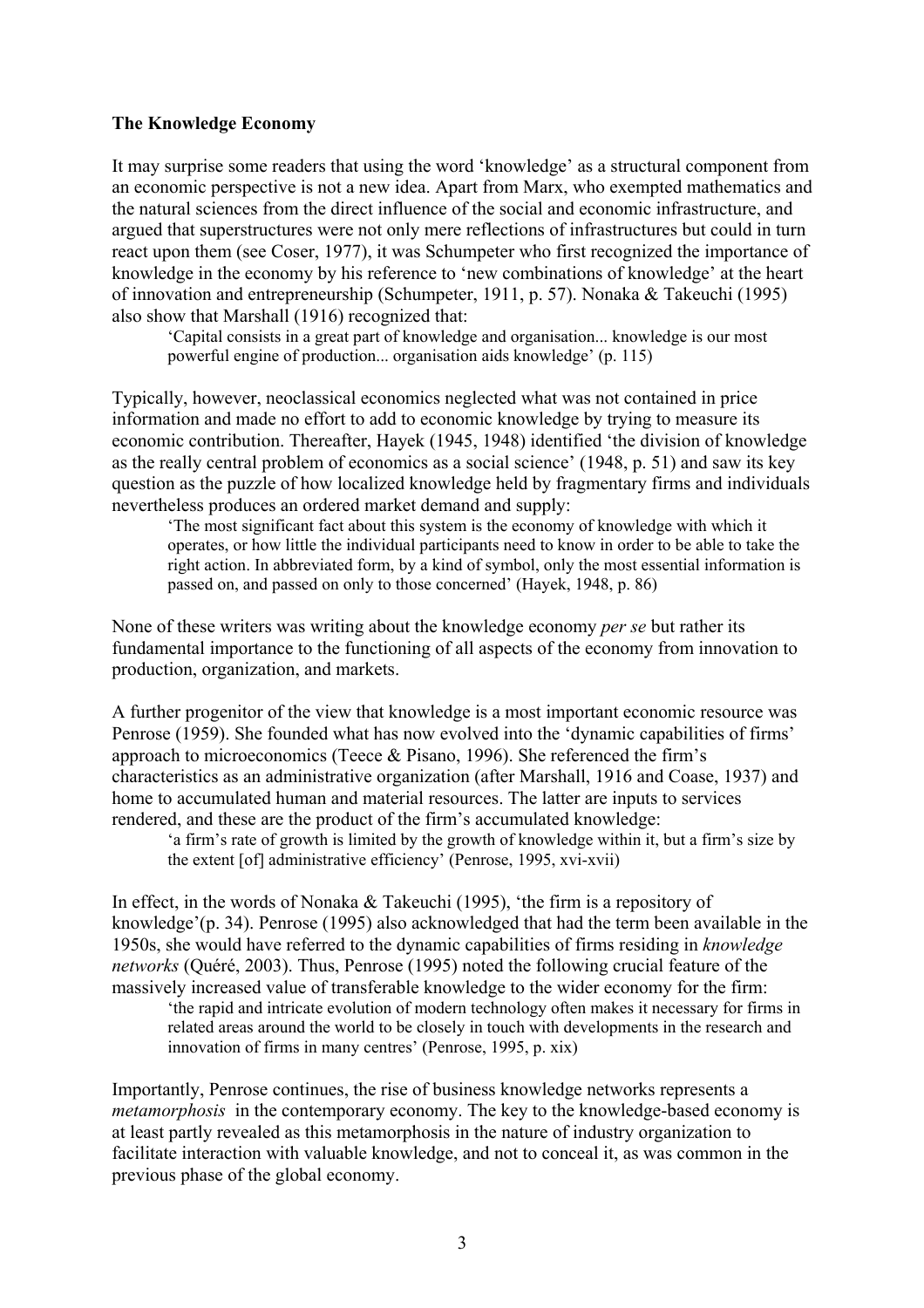#### **The Knowledge-based Economy**

 $\overline{a}$ 

Whereas the concept of a 'knowledge economy' emerged within the context of the economic analysis of the quality of the input factors in the production process (Schumpeter, 1939), the term 'knowledge-based economy' finds its roots in more recent discussions from a systems perspective (e.g., Sahal, 1981, 1985). National governments, for example, need a systems perspective for developing science, technology, and innovation policies (Nelson, 1982). Benoît Godin discusses the various definitions of a knowledge-based economy in his contribution to this issue entitled 'The Knowledge-Based Economy: Conceptual Framework or Buzzword?'

By the second half of the 1950s, it had become increasingly clear to both policy makers and economic analysts that the continuing growth rates of Western economies could no longer be explained in terms of traditional economic factors such as land, labour, and capital. The 'residue' (Abramowitz, 1956; OECD, 1964) had to be explained in terms of the upgrading of the labour force, surplus generated by interaction effects, and more generally the role of knowledge in the economy (Rosenberg, 1976). The *Organization for Economic Co-operation and Development (OECD)* was created in 1961 in order to organize and to coordinate science and technology policies among its member states, that is, the advanced industrial nations.<sup>[1](#page-3-0)</sup> This led in 1963 to the *Frascati Manual* in which parameters were defined for the statistical monitoring of science and technology on a comparative basis.

It is but a short step to link insights like these to the earliest work to operationalize a notion of the 'knowledge economy' arising from the pioneering work conducted by Machlup (1962). He sought to identify those sectors with a heavy concentration of knowledge assets. He next attempted to map the production and distribution of knowledge sectors in the United States economy. Machlup classified knowledge production into six major sectors: education, R&D, artistic creation, communications media, information services, and information technologies. He showed that these account for the largest sectoral share of GDP and employment in the economy, and predicted that this share was destined to grow both absolutely and relatively over time. With brief interventions from Eliasson *et al.* (1990) and Burton-Jones (1999) who further specified the knowledge intensity of sectors by value and labour qualifications respectively, we reach the statements of the Organization for Economic Cooperation and Development (1996, 1999) calling for the measurement of the knowledge-intensity of national and regional economies (OECD/Eurostat, 1997).

Studies of the knowledge-based economy focus not only on human capital, but also on the sectoral characteristics of the knowledge factor (Nelson, 1982; Pavitt, 1984). Technological trajectories and regimes shape innovation systems, but with a dynamics different from those of economic or geographical factors (Nelson & Winter, 1982). The recombination of the economic dynamics of the market, the dynamics of knowledge-based innovation, and governance generates the systems perspective. An innovation system can then be defined at the national level (Freeman, 1987, 1988; Lundvall, 1988, 1992; Nelson, 1993), at the regional level (Cooke, 1992; Cooke *et al*., 2004), or in terms of a dynamic model like the Triple Helix of university-industry-government relations (Etzkowitz & Leydesdorff, 2000; Leydesdorff, 1994).

<span id="page-3-0"></span><sup>&</sup>lt;sup>1</sup> The OECD was based on the OEEC, the Organization for European Economic Cooperation, that is, the organization which had served for the distribution of the U.S. and Canadian aid under the Marshall Plan during the postwar period.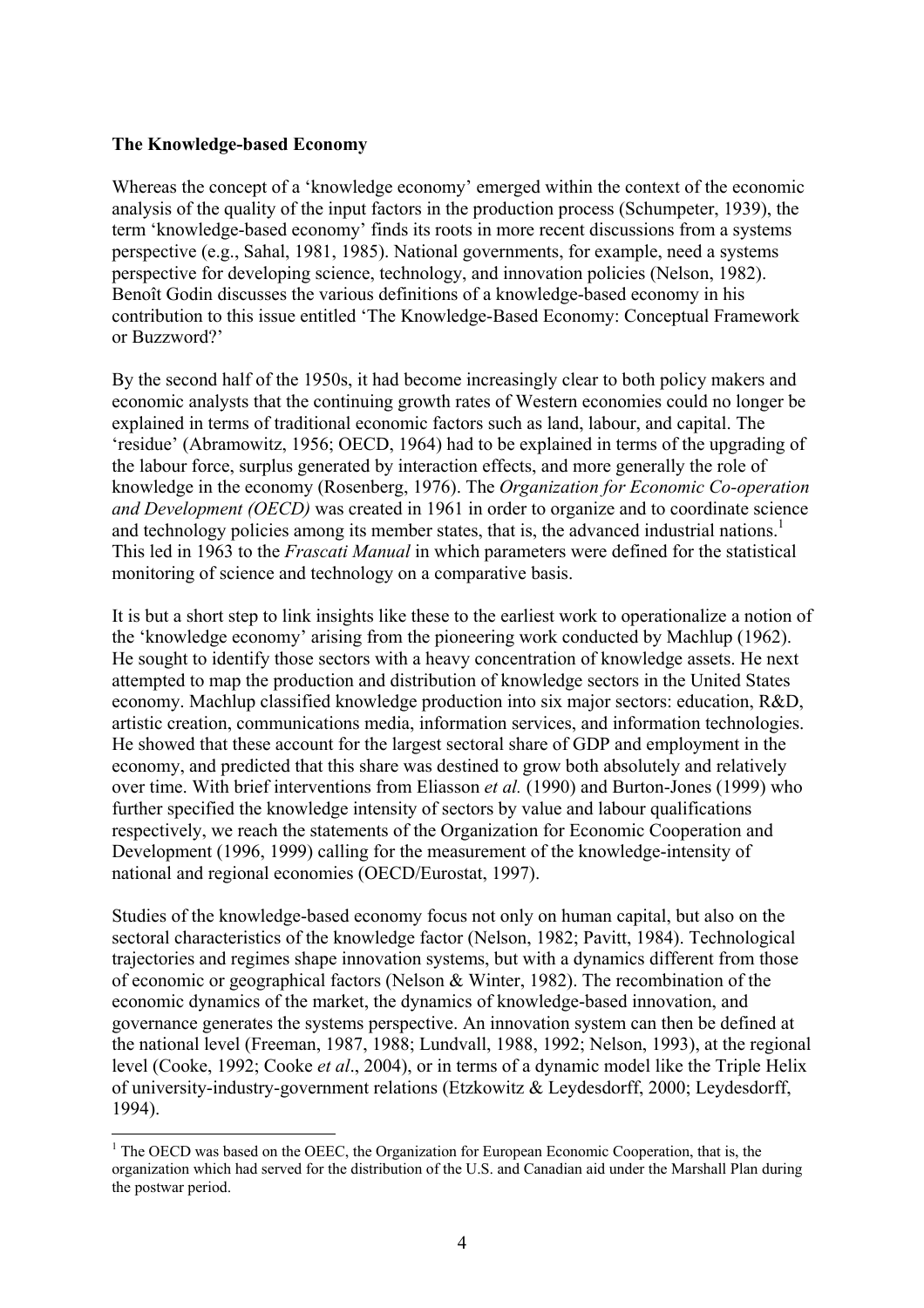A key paper in this collection by Dafna Schwartz entitled 'The Regional Location of Knowledge-Based Economy Activities in Israel' uses longitudinal regional data made available by the Israeli Statistical Service. Schwartz shows empirically what Myrdal (1957) and Hirschman (1958) had theorized decades earlier. Myrdal (1957) proposed that spatial development is characterized by *'cumulative causation'* with associated *'spread'* and *'backwash'* effects. This implies Krugman's (1995) increasing returns to scale (through 'backwash') and developmental 'spread' to other nearby areas. Hirschman's (1958) elaboration on this was that 'spread' would be driven by the innovative capacity of competing technology users. Under the conditions of a knowledge-based economy, the key spatial hypothesis is that, over relatively short time periods, core cities grow through increasing returns (to knowledge), with the 'satellites' of leading technology innovators 'spread' by knowledge exploitation or commercialization nearby.

Static pictures of the UK and EU have been consistent with this expectation (Cooke, 2002; Cooke & De Laurentis, 2002). However, Schwartz's dynamic picture of spatial divergence in Israel 1995-2002 is consistent with Myrdal and Hirschman rather than Krugman, who modeled spatial increasing returns under conditions of imperfect knowledge as a zero-sum game resulting in a single spatial monopoly.

More recently, Krugman (2000) himself warned that his 'two-locations competing' models can be misleadingly 'simplistic'. However, Krugman's modelling seems to gain support in the work presented in this collection by Carol Robbins entitled 'The Impact of Gravity-Weighted Knowledge Spillovers on Productivity in Manufacturing.' Robbins uses U.S. data to show increasing knowledge returns to scale from localized knowledge spillovers in six key industries. Scott Tiffin and Gonzalo Jimenez, in their contribution entitled 'Design and Test of an Index to Measure the Capability of Cities in Latin America to Create Knowledge-Based Enterprises,' develop a measurement instrument in order to reveal disparities in Latin America. The message also aligns with already published research reported at the Memorial University conference showing three Canadian metropolitan areas to be aggregating an overwhelming amount of knowledge-economy sectoral assets while medium cities and the periphery are losing theirs (Polèse, 2002).

#### **The Impact of Regions**

The general argument about the salience of the organization of knowledge in the sectoral, skills, and spatial composition of the economy embraces the position of Castells (1996), who is widely known for the observation that productivity and competitiveness are, by and large, a function of knowledge generation and information processing, and that this has involved a Penrose-type metamorphosis entailing a different mode of thinking about economies. Thus the balance between knowledge and resources has shifted so far towards the former that knowledge has become by far the most important factor determining standards of living more important than land, capital, or labour. Today's most advanced economies are fundamentally knowledge-based (Dunning, 2000). Even neoclassicists like Paul Romer recognize that technology (and the knowledge on which it is based) has to be viewed as an equivalent third factor along with capital and land in leading economies (Romer, 1990). Inevitably this leads to issues of the generation and exploitation of knowledge. How is the system of knowledge production organized and controlled? (Whitley, 1984, 2001; Leydesdorff, 1995).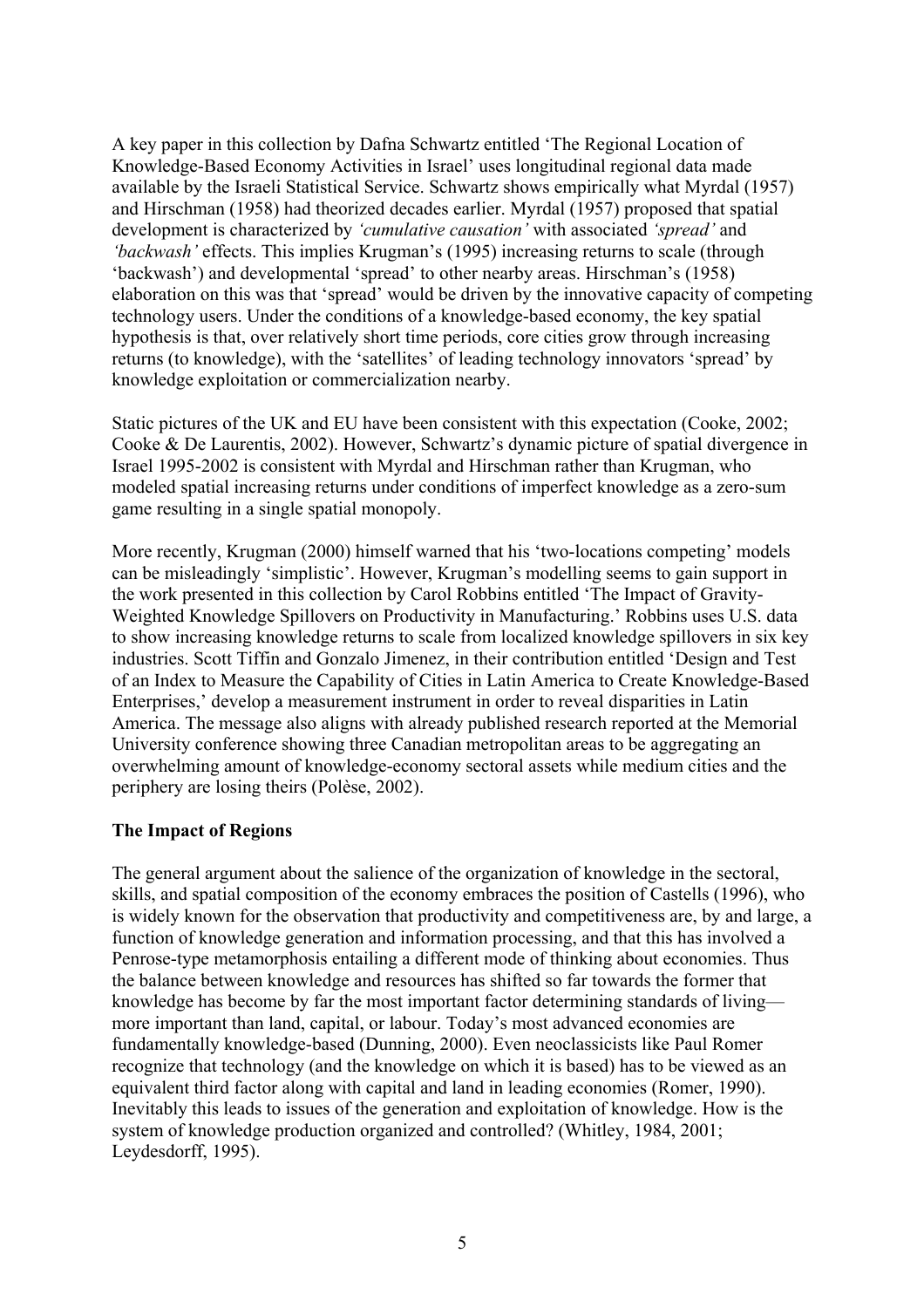In a knowledge-based economy, inequality is generated by mechanisms of inclusion and exclusion only partially overlapping those of a traditional (capitalist) economy. With less emphasis, one can also say that another variant of capitalism is induced (Hall & Soskice, 2001). The mechanisms of inclusion and exclusion are no longer tightly coupled to one's class position in the production process as in an industrial economy. The geographical component can be expected to play an independent role in the knowledge-based dynamics because the newly emerging system is grounded in communication networks.

Burton-Jones (1999) noted that the gap between rich and poor nations is accelerating under 'knowledge capitalism.' Knowledge-intensity can also lead to a growing gap within societies. Knowledge-intensive dynamics of scale and scope induce mechanisms for the retention of wealth that are different from the dynamics of mass production. The increasing role of the service sector, notably, generates another dynamic (Barras, 1990). In this collection, Carla de Laurentis discusses 'Digital Knowledge Exploitation: ICT, Memory Institutions, and Innovation from Cultural Assets' as an example of this process.

The work that has been done spatially to map the knowledge-based economy shows how disequilibriating its effects can be. The core city moves away statistically from the periphery, as in Canada and elsewhere, in the intensity with which it accumulates knowledge-based activities. Simultaneously, new high technology satellite towns 'swarm,' to use a Schumpeterian term, around the mother city. Even static analysis reveals this pattern, with some satellites scoring much higher than the main city around which they aggregate. Peripheral islands and regions or localities may score as low as 37% of the index average of 100% compared to 157% for Stockholm (e.g. Aegean Islands in the EU context; Cooke & De Laurentis, 2002; Dannell & Persson, 2003). Compared to GDP disparities a five-to-one ratio in the knowledge economy measure is approximately twice that given by measuring economic welfare differences more conventionally.

Hence, for the industries of the future, the core cities are highly privileged in most countries while the peripheries are generally impoverished and becoming more so, presaging major out-migration of youth and the metamorphosis of such areas into socially deserted or playground economies. The policy imperative to devise mechanisms by which nonmetropolitan regions may, in future, participate in the knowledge-based economy is clearly overwhelming. For example, Godfrey Baldacchino's paper in this collection entitled 'Small Islands versus Big Cities: Lessons in the Political Economy of Regional Development from the World's Small Islands' points to a competitive advantage enjoyed by some islands.

#### **Constructed Advantage**

It is time to say more about this term and to offer what we say as a context for other papers that follow this Introduction. It has been suggested that the idea originates with Adam Smith, but Foray & Freeman (1993) re-introduced it yet scarcely explored it. More attention has been devoted to it in comparison to other well-known forms of economic advantage by De la Mothe & Mallory (2003), as follows:

• *Comparative Advantage* - Regions have been a focus for economists who viewed them through the lens of development economics usually set in a framework of comparative advantage. This idea, deriving from David Ricardo and trade theory, explained economic welfare in terms of initial resource endowments traded between regions and nations. Thus, cotton goods enjoying a comparative production advantage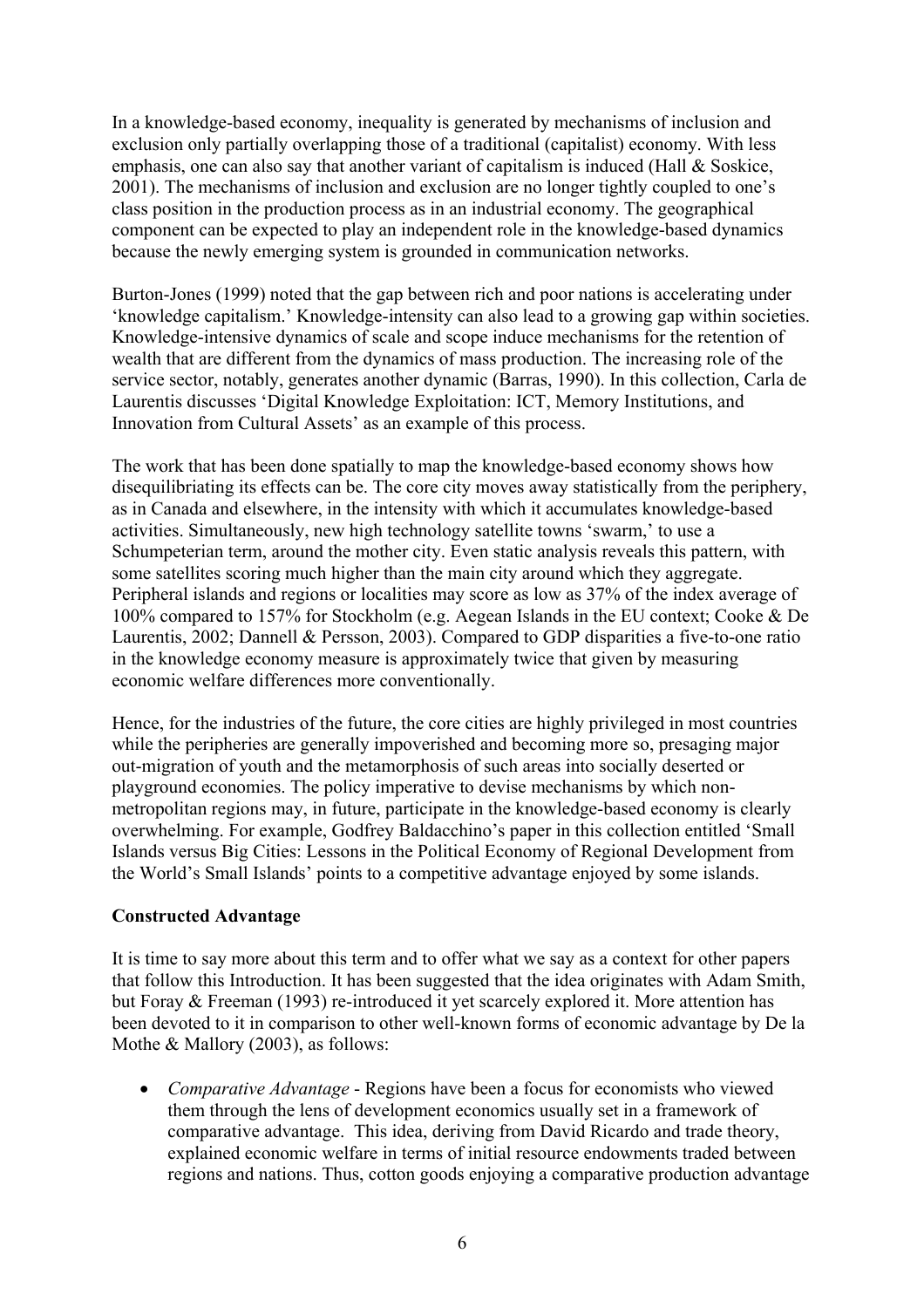from mercantile and climatic conditions in northwest England were traded with Port wine from Portugal's Norte region enjoying a comparable mercantile and climatic comparative advantage. While policies were not excluded from such an analysis, they mainly added up to forms of mercantilism, and Ricardo advocated intervention regarding technological change. The overwhelming framework which government policy gave rise to and which promoted comparative advantage was *laissez-faire.*

- *Competitive Advantage* By the mid-1970s, visible cracks were appearing in the economic models and frameworks that characterize pure comparative advantage. Thus countries with a large labour supply would naturally export goods that were labour-intensive (e.g., China), while countries that were technologically advantaged (e.g., the United States) produced and exported technologically advanced products. The paradox arose when advanced economies exported labour-intensive goods as well as technologically intensive goods. The key weakness was the failure to acknowledge technological *process* change as well as product innovation as being endogenous to economic growth. Krugman (1995) and Porter (1990, 1998) noted the *competitive* advantage of firms in which distributed supply chains and the role of large domestic markets became accepted, and saw this advantage as central to explanations of interfirm and firm-market success. Intra-industry trade and localized demand conditions for market competitiveness were highlighted. But no explanation was offered for why some regions prosper while others do not. The emphasis on markets meant that funding and policy support by the public sector was largely ignored.
- *Constructed Advantage* The analytic observations of the two preceding perspectives do not embrace the new dynamics of innovation and the capacity to exploit them which are essential to growth. The 'new competitive advantage' (Best, 2001) highlights regional development economics, the dynamic of which draws upon *constructed advantage.* This knowledge-based construction requires interfacing developments in various directions:
	- o *Economy* regionalization of economic development; 'open systems' interfirm interactions; integration of knowledge generation and commercialization; smart infrastructures; strong local and global business networks.
	- o *Governance* multi-level governance of associational and stakeholder interests; strong policy-support for innovators; enhanced budgets for research; vision-led policy leadership; global positioning of local assets.
	- o *Knowledge Infrastructure* universities, public sector research, mediating agencies, professional consultancy, etc. have to be actively involved as structural puzzle-solving capacities.
	- o *Community and culture –* cosmopolitanism; sustainability; talented human capital; creative cultural environments; social tolerance. This public factor provides a background for the dynamics in a Triple Helix of universityindustry-government relations (Leydesdorff & Etzkowitz, 2003).

Hence, *constructed advantage* is both a means of understanding the noted metamorphosis in economic growth activity and a strategic policy perspective of practical use to business firms, associations, academics, and policy makers.

In the Triple Helix model constructed advantages have been conceptualized as the surplus value of an overlay of relations among the three components of a knowledge-based economy: (1) the knowledge-producing sector (science), (2) the market, and (3) governments. Those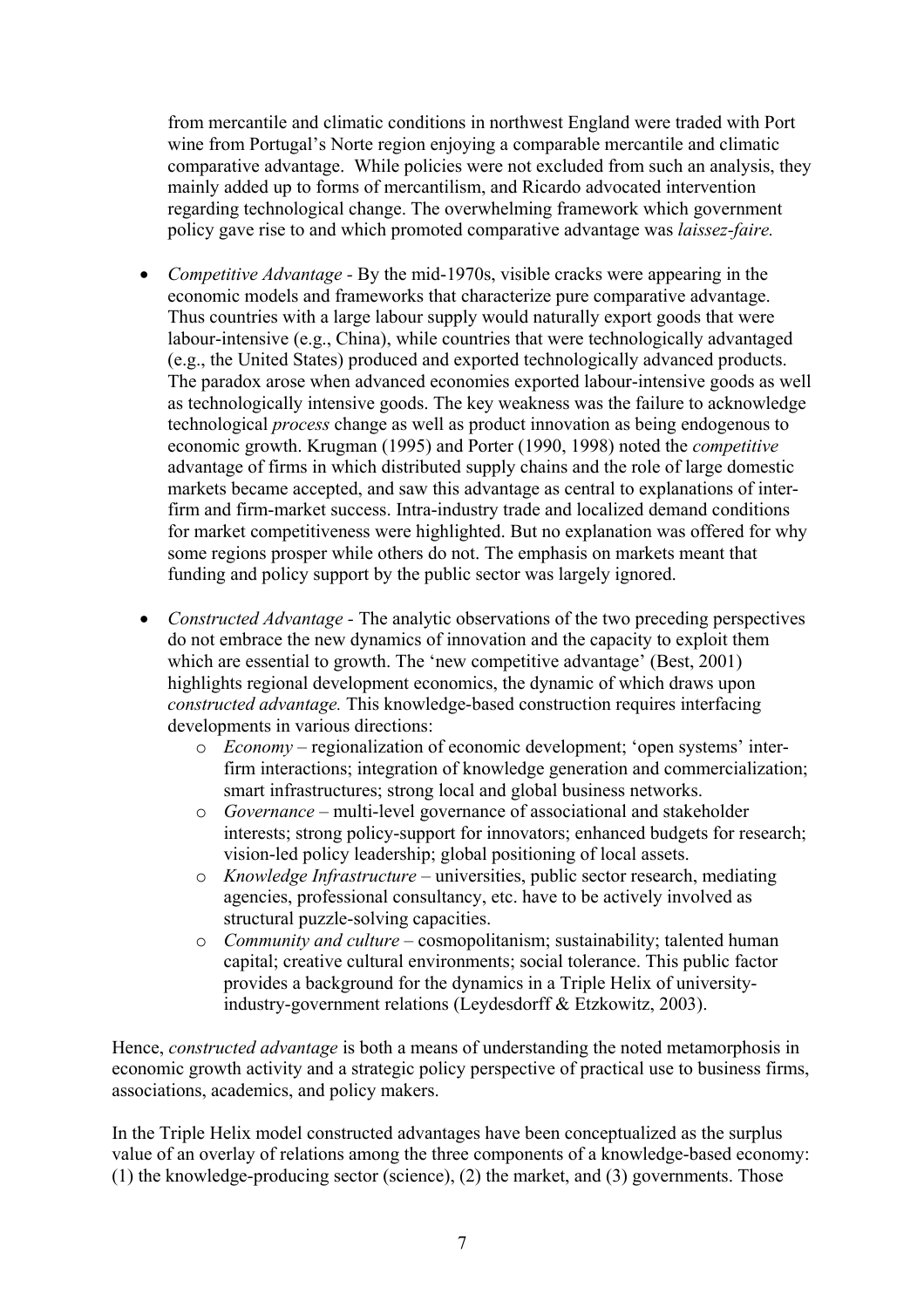places with research universities witness a growing demand for knowledge transfer to industry and, through government, to society (Etzkowitz & Leydesdorff, 1998; Etzkowitz *et al*., 2000). Moreover, the geographical spread of universities is reasonably uniform in advanced industrial countries. For research knowledge, industry and government can be expected to pay more for privileged access to knowledge-based growth opportunities by funding research, stimulating closer interactions among the three institutional partners, subsidizing infrastructure (e.g., incubators and science parks), and stimulating academic entrepreneurship skills and funding.

The exemplar *par excellence* of this phenomenon has been the Massachusetts Institute of Technology (Etzkowitz, 2002). In this issue, Chrys Gunasekara's paper entitled 'Reframing the Role of Universities in the Development of Regional Innovation Systems' uses the Triple Helix model to investigate non-metropolitan universities in the quite different context of Australia. Not surprisingly, he finds that a model design based on MIT works poorly for the more typical universities and regions that serve as his laboratory. Nevertheless, the principles of Triple Helix *rapprochement* are valid also for such distinct 'epistemic communities' (Haas, 1992) as the three implied, but the boundary-crossing effort required can defeat the unwary.

Early work on regional innovation systems (Cooke, 1992; Cooke & Morgan, 1994) attempted to capture the integrative and interactive nature of the knowledge-based economy examined from the regional perspective. The list of networking partners includes the base institutions like universities, research laboratories, research associations, industry associations, training agencies, technology transfer organizations (TTOs), specialist consultancies, government development, technology and innovation advisory agency programme-funding, and private investors. This knowledge exploration, examination and exploitation base supports the innovation efforts of large and small firms in many industries. Not all interactions are only intra-regional; many are also national and global, but in the most accomplished regional economies like Baden-Württemberg, a majority of such institutional networking interactions were regional, and on such regular terms that the networking had become systemic (Cooke, 2001).

The variability achieving such seamless interaction is focused on incubators in Philip Cooke *et al*.'s contribution entitled 'The Biosciences Knowledge Value Chain and Comparative Incubation Models.' These authors emphasize the ways in which regional capabilities condition the scale of operations necessary for such interactions to work. They contrast the boundary-crossing issues for biotechnology spinout incubation between regions such as Sardinia with a genetic resource (the 400-year-old family records of an insular population) but with little research or knowledge exploitation capability and, among numerous others, Massachusetts, where \$1 billion in public health-care research funding is spent each year on 'ahead of the curve' genomic research. This has attracted acquisitions from the likes of Pfizer, Abbott, Wyeth, Amgen, and AstraZeneca and a \$250 million Institute of Genomics by Novartis, and shows how the local Cambridge biosciences cluster has spawned a *constructed advantage* statewide and for the U.S. by its magnetizing effects upon firms, policies and talent. Bioincubation, even in distant Worcester, Massachusetts, is a 'no-brainer' provided spinouts arrive with the three key assets of a business plan, IPR, and finance – as they invariably do, 'friends, family, and fools' being the principal financiers.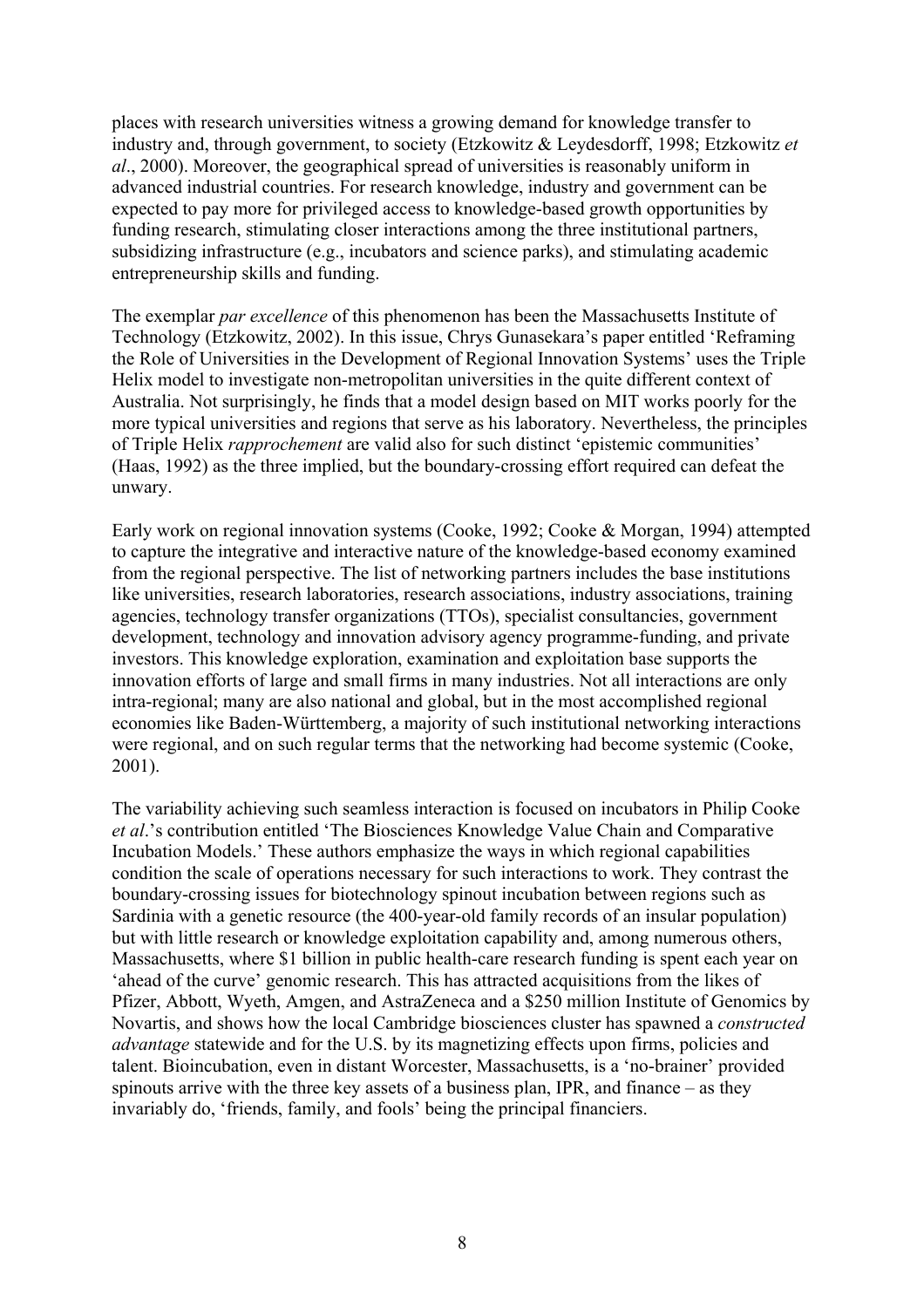## **Knowledge and Regionally Constructed Advantage**

So what is the difference between a knowledge-based economy and a knowledge economy? For Dunning (2000) they are the same since his book title refers to the former while his introductory chapter refers to the latter. Two of its 'key engines' are 'the microchip and the computer' (p. 9); yet these are pervasive across sectors, but the key knowledge is technological. For Machlup, as we have seen, the knowledge economy is a set of sectors which intensely concentrate knowledge assets in terms of both human and fixed capital. This remains the kind of measure favoured by international economic organizations like the OECD and EU, as we have seen. Does this mean that actors not included in Machlup's six knowledge sectors are robots without knowledge?

Let us distinguish among knowledge of the *analytical* (science), *synthetic* (technical) or *symbolic* (creative) kind. In all sectors, knowledge has become significantly more important than in previous configurations (industry-based or agrarian economies). So we may conclude that as the *base* of knowledge evolves institutionally, an increasing portion of the economy becomes knowledge-intensive. One key difference, however, is that science-based industries like genomics, research, software and nanotechnologies generate value from producing analytical knowledge while most others create value from exploiting synthetic or symbolic knowledge. Thus, the old definition of *knowledge economy* in terms of a few important and growing sectors is redundant, while the structural idea of a *knowledge-based economy* linking the knowledge generation sub-system (mainly laboratory research) to the knowledgeexploitation system (mainly firms and, say, hospitals or schools) via technology transfer organizations in regional innovation systems is analytically useful.

The effect of the growth in importance of regional (and other) innovation systems is to pervade the regional and other economies with scientific, synthetic and symbolic knowledge to a greater extent than ever before. The organization of pure and applied knowledge can increasingly pervade the economy when scientific and technological knowledge is institutionally produced and systematically controlled. R&D management and S&T policies at relevant government levels enlarge the set of options. These, however, are not fixed but evolving distributions in which some regions are more developed as knowledge-based economies than others. Hence, the post-1970s fascination with 'high-tech' regions worldwide. Today, however, as the Triple Helix perspective suggests, with universities and their related research laboratories spread throughout most regions, many more economies have the chance to access not only yesterday's 'global' knowledge announced on the Internet and exploitable by all, but local knowledge of potentially high value generated from research conducted in relation to regional capabilities. Thus, as the knowledge base becomes pervasive, the knowledge economy is further reinforced.

The paper in this collection by Gary Gorman and Sean McCarthy entitled 'Business Development Support and Knowledge-Based Businesses' addresses this issue in terms of the knowledge requirements of business. In 'Business Development Capabilities in Information Technology SMEs in a Regional Economy: an exploratory study' Charles Davis and Elaine Sun focus on a specific sector within this same domain. Both papers explore the problems of business development in a localized region like Atlantic Canada.

The constructed advantage that may accrue from innovation systems designed in relation to regional capabilities is examined in the papers by Bjørn Asheim & Lars Coenen and by Janet Bercovits & Maryann Feldman. In 'Contextualizing Regional Innovation Systems in a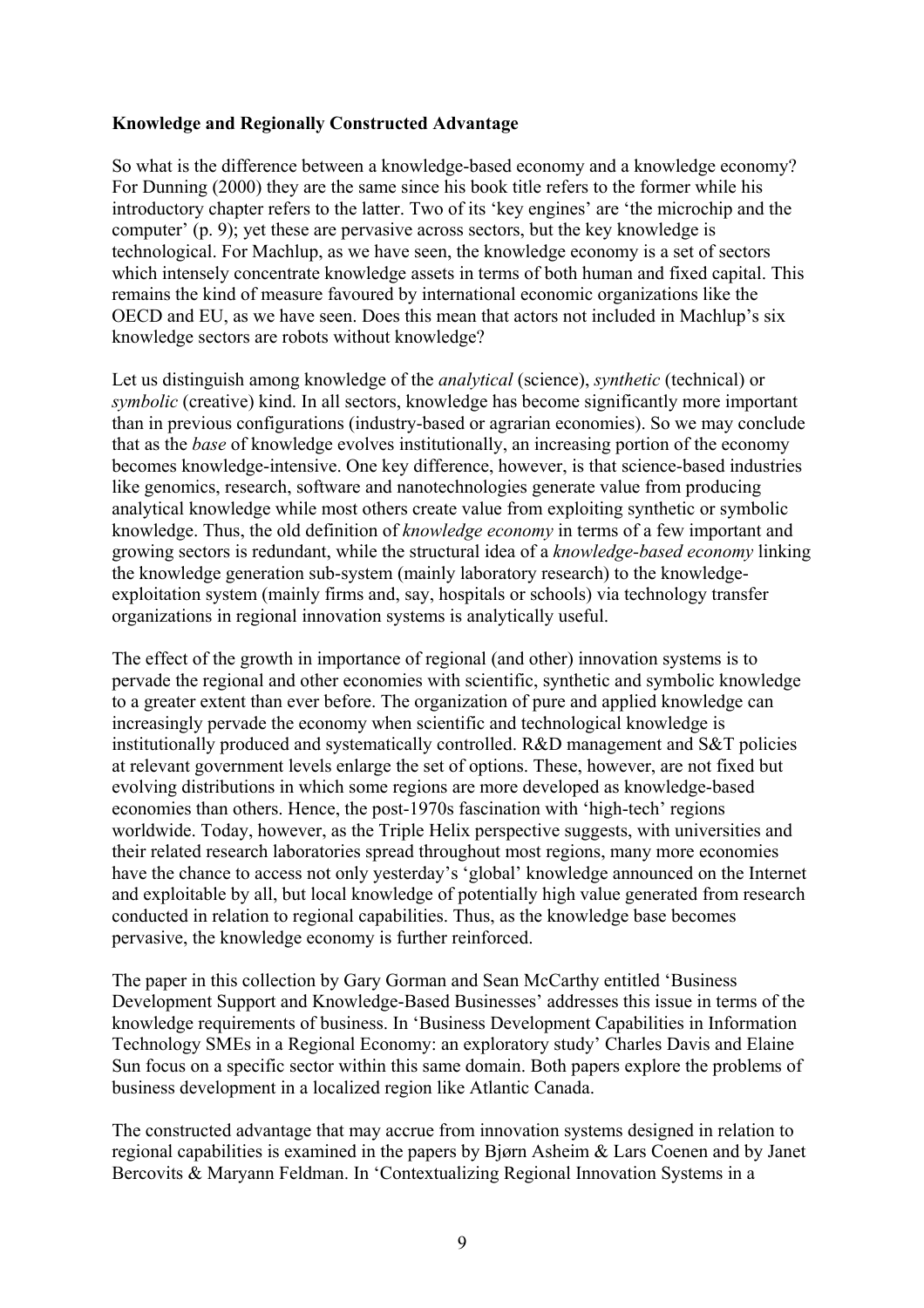Globalising Learning Economy: On Knowledge Bases and Institutional Frameworks' Bjørn Asheim & Lars Coenen give special importance to the linkage between the larger institutional frameworks of the national innovation and business systems and the character of regional innovation systems. In the paper by Janet Bercovitz & Maryann Feldman entitled 'Entrepreneurial Universities and Technology Transfer: A Conceptual Framework for Understanding Knowledge-based Economic Development,' the Triple Helix challenge is picked up in an attempt to identify the factors that affect the ability of universities both to create new knowledge and to deploy that knowledge in economically useful ways and thereby contribute to economic growth and prosperity.

It seems therefore that *constructed advantage* based on regional innovation systems that *transceive* over long distances as well as through regional networks is becoming the model of choice for achieving accomplished regional economic development. The importance of effective communication in this process is highlighted in Loet Leydesdorff's contribution to the issue entitled '"While a Storm is Raging on the Open Sea": Regional Development in a Knowledge-based Economy.' Leydesdorff argues that the knowledge base of an economy can be considered as a second-order interaction effect among Triple Helix interfaces between institutions and functions in different spheres. Proximity enhances the chances for couplings and, therefore, the formation of technological trajectories. In this manner, connections between regional innovation systems and markets (an understudied aspect in the broad field of innovation studies) may be facilitated.

## **Conclusion**

Our own contributions and the one by Bercovitz & Feldman, which also focuses on boundary-crossing problems experienced by universities in relation to markets, examine how small events triggered in specific institutions, often in proximity, can exert a global impact in fields like the treatment of hitherto incurable diseases by new biotechnologically derived treatments. The transformation is focused: a trajectory can be shaped at some places, but not at others. A lock-in functions like a resonance which transforms the resonating dynamics. It cannot be known *ex ante* which dimensions in the multi-dimensional arrangement of industry, academia, and governance will be able to retain wealth from the incursive transformation. However knowledge-intensive, the geographical dimension remains always involved because the events are also localized (Storper, 1997).

Geographical proximity can be expected to serve the incubation of new technologies. However, the regions of origin do not necessarily coincide with the contexts that profit from these technologies at a later stage of development. The dynamics can evolve with the technology (Hughes, 1987). Various Italian industrial districts, for example, have witnessed a flux of new developments. As companies develop a competitive edge, (some of) their activities may move out of the region generating a threat of deindustrialization which has to be countered continuously at the regional level (Dei Ottati, 2003; Sforzi, 2003). The four regions indicated by the EU as 'engines of innovation' in the early 1990s were no longer the most innovative regions in the late 1990s (Krauss & Wolff, 2002; Laafia, 1999; Viale & Campodall'Orto, 2002).

The technological trajectory serves as a pathway for a next-order regime to become established. Although the regime can be considered as operating like an attractor from the perspective of hindsight, the technological landscape is yet a *terra incognita* for the actors involved. They operate in a concrete landscape, but with reflexive expectations. The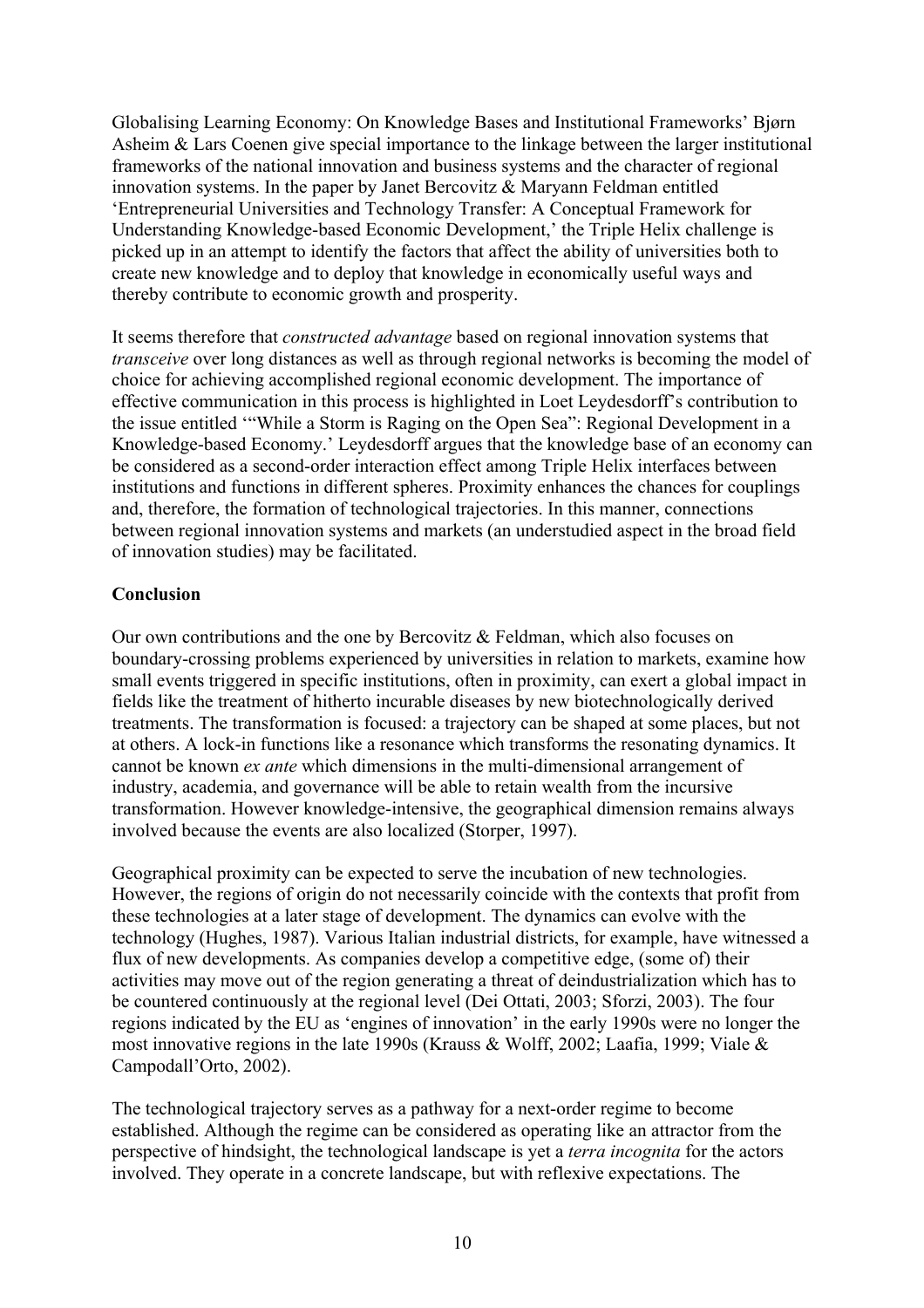reflections enable the agents to explore new options. Schumpeter (1943) called this 'creative destruction.' The dimensions (subdynamics) that prove to be most important for realizing the new options can only be determined *ex post.* The 'lock-ins' leading to growth can be expected to happen for stochastic reasons (Arthur, 1994). The spatial perspective is only one among various possible perspectives on the innovation system (Bathelt, 2003). One can also assume a sectoral or a technological perspective, but this leads to a different research design (Leydesdorff, 2001). The interactions between technologies and economies, however, remain constrained and enabled by the historical contingencies of the system; the localized perspective provides us with a focus on the retention mechanism.

*Table of Contents* of **The Knowledge-Based Economy and Regional Development**, special issue of the *Journal of Technology Transfer*. Philip Cooke & Loet Leydesdorff (eds.)

Regional Development in the Knowledge-Based Economy: The Construction of Advantage – Philip Cooke and Loet Leydesdorff

- Benoît Godin, 'The Knowledge-Based Economy: Conceptual Framework or Buzzword?'
- Dafna Schwartz, 'The Regional Location of Knowledge-Based Economy Activities in Israel.'
- Carol Robbins, 'The Impact of Gravity-Weighted Knowledge Spillovers on Productivity in Manufacturing.'
- Scott Tiffin & Gonzalo Jimenez, 'Design and Test of an Index to Measure the Capability of Cities in Latin America to Create Knowledge-Based Enterprises.'
- Carla De Laurentis, 'Digital Knowledge Exploitation: ICT, Memory Institutions, and Innovation from Cultural Assets.'
- Godfrey Baldacchinno, 'Small Islands versus Big Cities: Lessons in the Political Economy of Regional Development from the World's Small Islands.'
- Chrys Gunasekara, 'Reframing the Role of Universities in the Development of Regional Innovation Systems.'
- Philip Cooke, Dan Kaufmann, Chen Levin, & Rob Wilson, 'The Biosciences' Knowledge Value Chain and Comparative Incubation Models.'
- Gary Gorman & Sean McCarthy, 'Business Development Support and Knowledge-Based Businesses.'
- Charles Davis & Elaine Sun, 'Business Development Capabilities in Information Technology SMEs in a Regional Economy: an exploratory study.'
- Bjørn Asheim & Lars Coenen, 'Contextualizing Regional Innovation Systems in a Globalising Learning Economy: On Knowledge Bases and Institutional Frameworks.'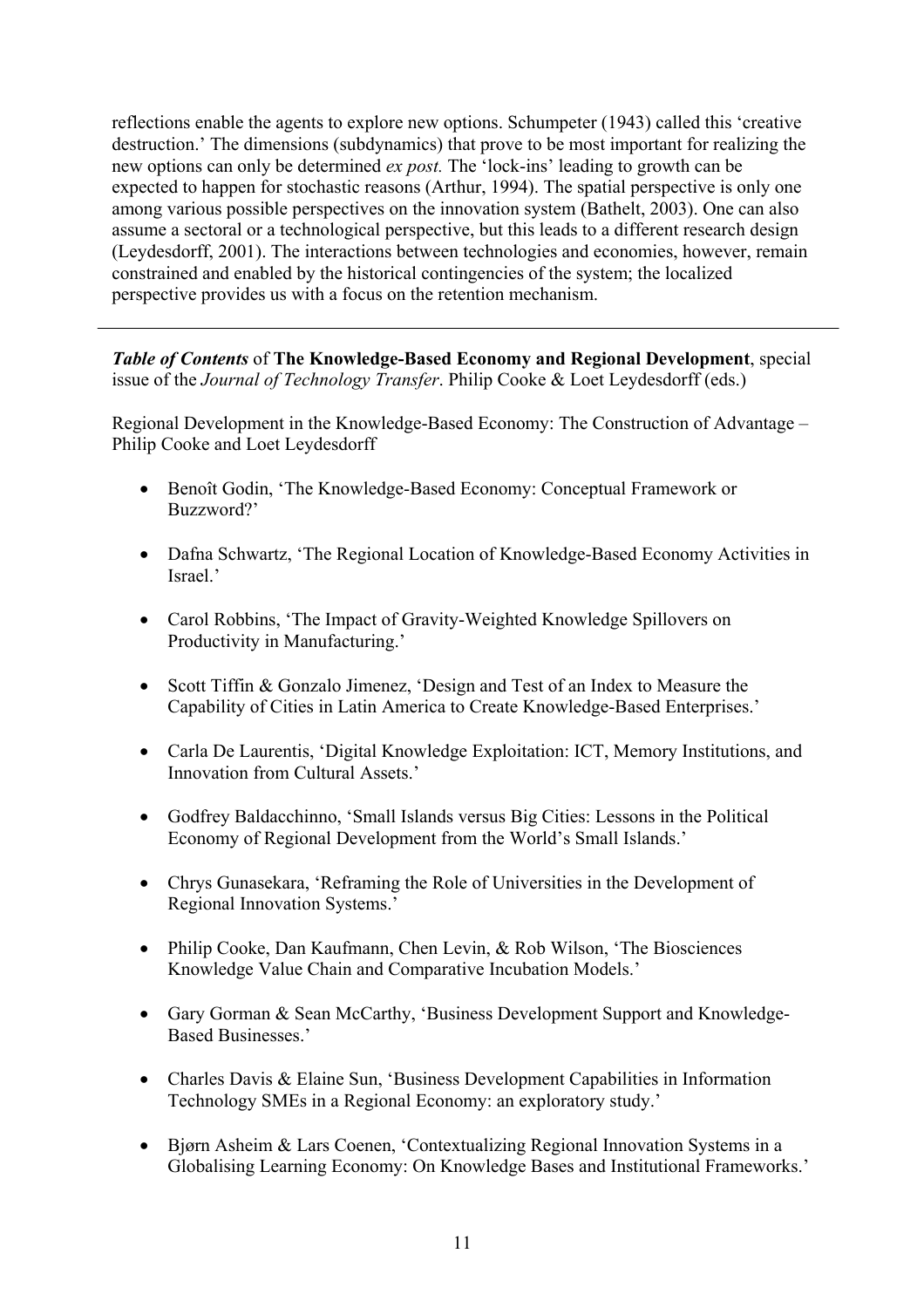- Janet Bercovitz & Maryann Feldman, 'Entrepreneurial Universities and Technology Transfer: A Conceptual Framework for Understanding Knowledge-based Economic Development.'
- Loet Leydesdorff, "While a Storm is Raging on the Open Sea": Regional Development in a Knowledge-based Economy.'

#### **References**

- Abramowitz, M. 1956. Resource and Output Trends in the United States since 1870, *American Economic Review*, 46, 5-23.
- Arthur, W. B. 1994. *Increasing Returns and Path Dependence in the Economy.* Ann Arbor: University of Michigan Press.
- Barras, R. 1990. Interactive Innovation in Financial and Business Services: The Vanguard of the Service Revolution. *Research Policy*, 19, 215-237.
- Bathelt, H. 2003. Growth regimes in spatial perspective 1: innovation, institutions and social systems, *Progress in Human Geography*, 27 (6), 789-804.
- Best, M. 2001. *The New Competitive Advantage*. Oxford: Oxford University Press.
- Burton-Jones, A. 1999. *Knowledge Capitalism*. Oxford: Oxford University Press.
- Castells, M. 1996. *The Rise of the Network Society*. Oxford: Blackwell.
- Coase, R. 1937. The nature of the firm, *Economica*, 4, 386-405.
- Coser, L. 1977. *Masters of Sociological Thought: Ideas in Historical and Social Context.* London: Harcourt Brace.
- Cooke, P. 1992. Regional innovation systems: competitive regulation in the new Europe, *Geoforum*, 23, 365-382.
- Cooke, P. 2002. *Knowledge Economies*. London: Routledge.
- Cooke, P. & K. Morgan. 1994. The regional innovation system in Baden-Württemberg, *International Journal of Technology Management*, 9, 394-429.
- Cooke, P. 2001. Regional innovation systems, clusters and the knowledge economy, *Industrial & Corporate Change*, 10, 945-974.
- Cooke, P. & C. De Laurentis. 2002. The Index of Knowledge Economies in the European Union: Performance Rankings of Cities and Regions, *Regional Industrial Research Paper 41*. Cardiff: Centre for Advanced Studies.
- Cooke, P, M. Heidenreich, & H. Braczyk. 2004. *Regional Innovation Systems* (Second Edition). London: Routledge.
- Danell, R., & O. Persson. 2003. Regional R&D Activities and Interaction in the Swedish Triple Helix. *Scientometrics,* 58(2), 205-218.
- De la Mothe, J. & G. Mallory. 2003. Industry-Government Relations in a Knowledge-Based Economy: the Role of Constructed Advantage, *PRIME Discussion Paper 02-03*, University of Ottawa: Program of Research in Innovation Management & Economy.
- Dei Ottati, G. 2003. Local Governance and Industrial Districts Competitive Advantage. In G. Beccatini, M. Bellandi, G. Dei Ottati, and F. Sforzi (eds.), *From Industrial Districts to Local Development: An Itinerary of Research* (pp. 108-130). Cheltenham, UK/ Northhampton, MA: Edward Elgar.
- Dunning, J. (ed.) 2000. *Regions, Globalisation & the Knowledge-Based Economy*. Oxford: Oxford University Press
- Eliasson, G, S. Fölster, T. Lindberg, T. Pousette, & E. Taymaz. 1990. *The Knowledge Based Information Economy*. Stockholm: The Industrial Institute for Economic & Social Research.
- Etzkowitz, H. 2002. *MIT and the Rise of Entrepreneurial Science*. London: Routledge.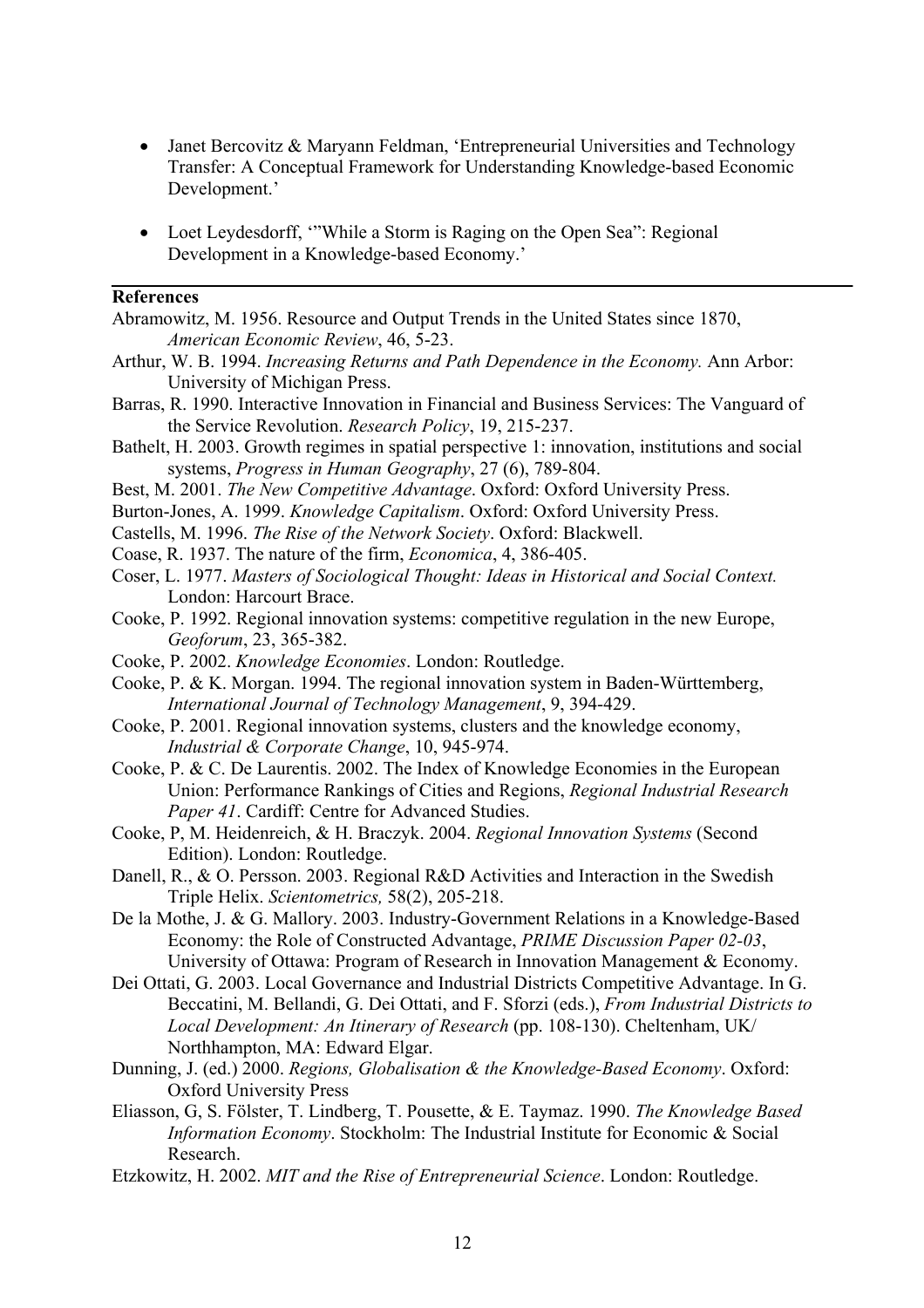Etzkowitz, H., & L. Leydesdorff. 1997. *Universities and the Global Knowledge Economy: A Triple Helix of University-Industry-Government Relations*. London: Pinter.

- Etzkowitz, H., & L. Leydesdorff. 1998. The Endless Transition: A "Triple Helix" of University-Industry-Government Relations. *Minerva*, 36, 203-208.
- Etzkowitz, H., & L. Leydesdorff. 2000. The Dynamics of Innovation: From National Systems and 'Mode 2' to a Triple Helix of University-Industry-Government Relations, *Research Policy,* 29(2), 109-123.

Etzkowitz, H., A. Webster, C. Gebhardt, & B. R. C. Terra. 2000. The Future of the University and the University of the Future: Evolution of Ivory Tower to Entrepreneurial Paradigm. *Research Policy*, 29 (2), 313-330.

- Foray, D. & C. Freeman. 1993. *Technology and the Wealth of Nations: The Dynamics of Constructed Advantage*. London: Pinter
- Freeman, C. 1987. *Technology Policy and Economic Performance: Lessons from Japan*. London: Pinter.
- Freeman, C. 1988. Japan, a New System of Innovation. In G. Dosi, C. Freeman, R. R. Nelson, G. Silverberg & L. Soete (eds.), *Technical Change and Economic Theory* (pp. 31-54). London: Pinter.
- Haas, P. 1992. Introduction: epistemic communities and international policy coordination, *International Organisation*, 46, 1-37.
- Hall, P. A., & D. W. Soskice (eds.) 2001. *Varieties of Capitalism: The Institutional Foundations of Comparative Advantage*. Oxford, etc.: Oxford University Press.
- Hayek, F. 1945. The use of knowledge in society, *American Economic Review*, 35, 519-530
- Hayek, F. 1948. Economics and knowledge, in *Individualism and Economic Order*, Chicago, University of Chicago Press
- Hirschman, A. 1958. *The Strategy of Economic Development,* New Haven, Yale University Press.
- Hughes, T. P. 1987. The Evolution of Large Technological Systems. In W. Bijker, T. P. Hughes & T. Pinch (eds.), *The Social Construction of Technological Systems* (pp. 51-82). Cambridge, MA: MIT Press.
- Krauss, G. and H.-G. Wolff. 2002. Technological Strengths in Mature Sectors—an Impediment of an Asset of Regional Economic Restructuring? The Case of Multimedia and Biotechnology in Baden-Württemberg. *Journal of Technology Transfer,* 27 (1), 39-50.
- Krugman, P. 1995. *Development, Geography & Economic Theory,* Cambridge, MIT Press.
- Krugman, P. 2000. Where in the world is the 'new economic geography'?, in G. Clark, M. Feldman, & M. Gertler (eds.), *The Oxford Handbook of Economic Geography.*  Oxford: Oxford University Press.
- Laafia, I. 1999. *Regional Employment in High Technology.* Eurostat, at <http://europa.eu.int/comm/eurostat> .
- Leadbeater, C. 1999. *Living on Thin Air*. London: Viking.
- Leydesdorff, L. 1994. Epilogue. In L. Leydesdorff & P. v. d. Besselaar (eds.), *Evolutionary Economics and Chaos Theory: New Directions for Technology Studies* (pp. 180-192). London/New York: Pinter.
- Leydesdorff, L. 1995. *The Challenge of Scientometrics: The Development, Measurement, and Self-Organization of Scientific Communications*. Leiden: DSWO Press, Leiden University; at <http://www.upublish.com/books/leydesdorff-sci.htm>.
- Leydesdorff, L. 2001. *A Sociological Theory of Communication: The Self-Organization of the Knowledge-Based Society*. Parkland, FL: Universal Publishers; at <http://www.upublish.com/books/leydesdorff.htm>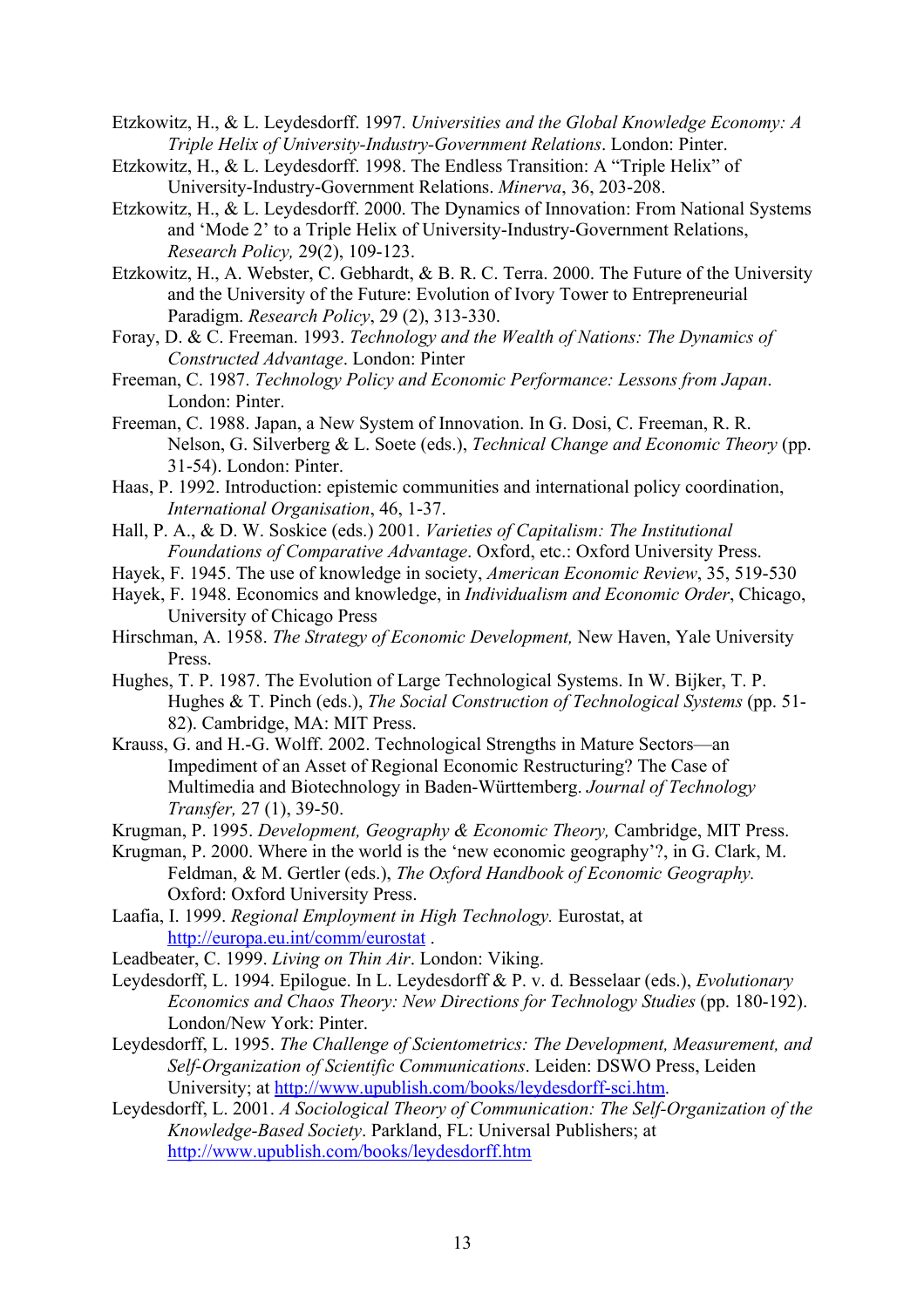- Leydesdorff, L., P. Cooke, & M. Olazaran. 2002. Technology Transer in European Regions: Introduction to the Special Issue. *Journal of Technology Transfer,* 27(1), 5-13.
- Leydesdorff, L., & H. Etzkowitz. 2003. Can "the Public" Be Considered as a Fourth Helix in University-Industry-Government Relations? Report of the Fourth Triple Helix Conference. *Science & Public Policy*, 30(1), 55-61.
- Lundvall, B.-Å. 1988. Innovation as an Interactive Process: From User-Producer Interaction to the National System of Innovation. In G. Dosi, C. Freeman, R. Nelson, G. Silverberg & L. Soete (eds.), *Technical Change and Economic Theory* (pp. 349-369). London: Pinter.
- Lundvall, B.-Å. (ed.). 1992. *National Systems of Innovation*. London: Pinter.
- Marshall, A. 1916. *Principles of Economics*, London: Macmillan.
- Myrdal, G. 1957. *Economic Theory & Underdeveloped Regions*, London: Duckworth.
- Nelson, R. R. (ed.). 1982. *Government and Technical Progress: A Cross-Industry Analysis*. New York: Pergamon.
- Nelson, R. R. (ed.). 1993. *National Innovation Systems: A comparative study.* Oxford and New York: Oxford University Press.
- Nelson, R. R., & S. G. Winter. 1982. *An Evolutionary Theory of Economic Change*. Cambridge, MA: Belknap Press of Harvard University Press.
- Nonaka, I., & H. Takeuchi. 1995. *The Knowledge-Creating Company.* Oxford: Oxford University Press.
- OECD. 1963, <sup>3</sup> 1976. *The Measurement of Scientific and Technical Activities: 'Frascati Manual'*. Paris: OECD.
- OECD. 1964. *The Residual Factor and Economic Growth*. Paris: OECD.
- OECD 1996. *The Knowledege-Based Economy.* Paris, OECD.
- OECD. 1999. *S&T Indicators: Benchmarking the Knowledge-Based Economy.* Paris: OECD.
- OECD/Eurostat. 1997. *Proposed Guidelines for Collecting and Interpreting Innovation Data, 'Oslo Manual'.* Paris: OECD.
- Pavitt, K. 1984. Sectoral patterns of technical change: towards a theory and a taxonomy, *Research Policy*, 13, 343-73.
- Penrose, E. 1959. *The Theory of the Growth of the Firm*. Oxford: Oxford University Press.
- Penrose, E. 1995. *The Theory of the Growth of the Firm* (Third Edition). Oxford: Oxford University Press.
- Polèse, M., & R. Shearmur. 2002. *The Periphery in the Knowledge Economy: The Spatial Dynamics of the Canadian Economy and the Future of Non-Metropolitan Regions in Quebec and the Atlantic Provinces*. Montreal: INRS Urbanisation, Culture et Société and The Canadian Institute for Research on Regional Development; at <http://www.inrs-ucs.uquebec.ca/default.asp?p=res>.
- Porter, M. 1990. *The Competitive Advantage of Nations.* New York: The Free Press.
- Porter, M. 1998. *On Competition*. Boston: Harvard Business School Press.
- Quéré, M. 2003. Knowledge dynamics: biotechnology's incursion into the pharmaceuticals industry, *Industry & Innovation*, 10, 255-273.
- Romer, P. 1990. Endogenous technical change. *Journal of Political Economy*, 98, 338-354.
- Rosenberg, N. 1976. *Perspectives on Technology*. Cambridge: Cambridge University Press.
- Sahal, D. 1981. *Patterns of Technological Innovation*. Reading, MA: Addison Wesley.
- Sahal, D. 1985. Technological Guideposts and Innovation Avenues. *Research Policy,* 14, 61- 82.
- Schumpeter, J. 1911. *The Theory of Economic Development*, Oxford: Oxford University Press.
- Schumpeter, J. 1943. *Socialism, Capitalism and Democracy*. London: Allen & Unwin.